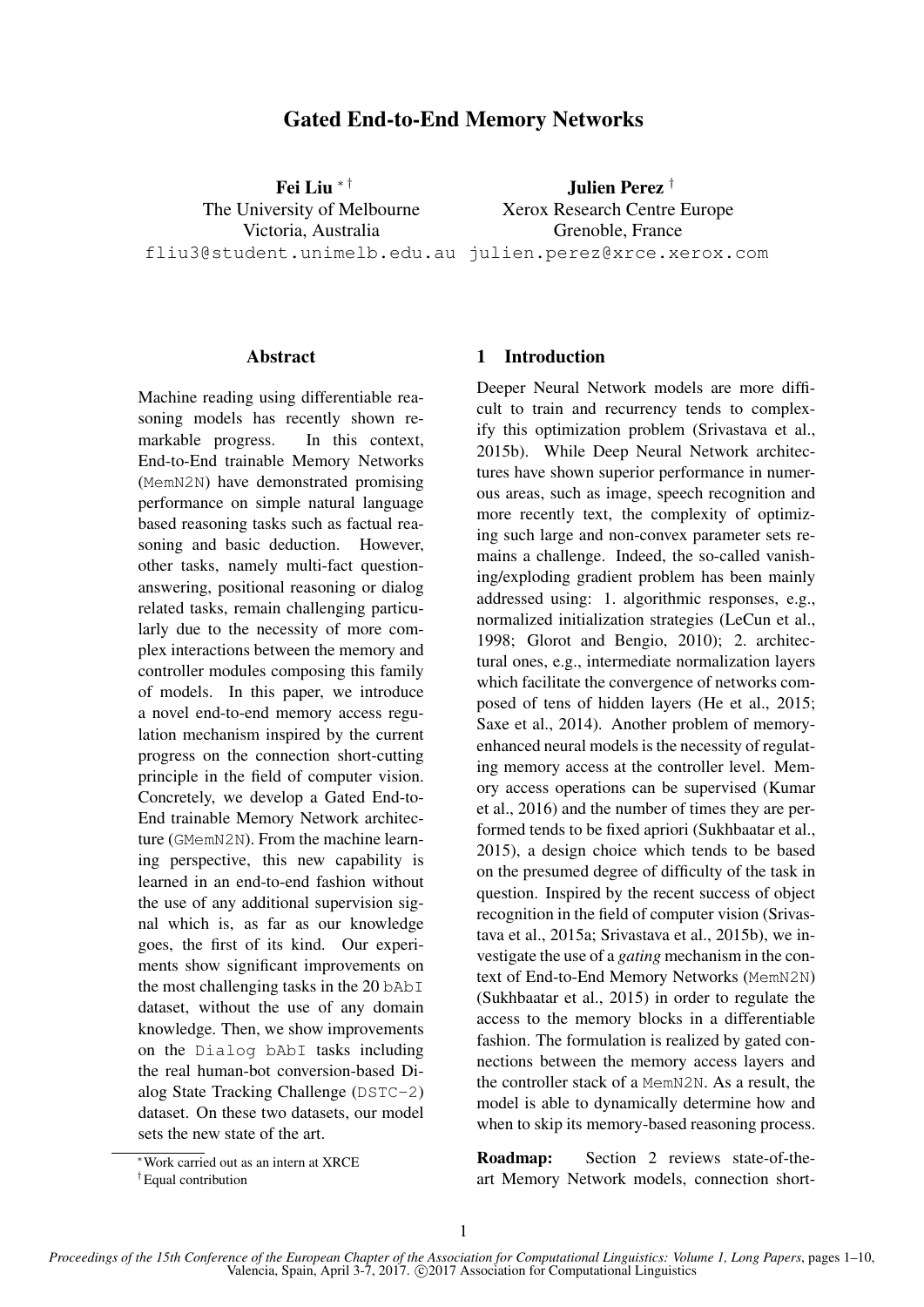cutting in neural networks and memory dynamics. In Section 3, we propose a differentiable gating mechanism in MemN2N. Section 4 and 5 present a set of experiments on the 20 bAbI reasoning tasks and the Dialog bAbI dataset. We report new state-of-the-art results on several of the most challenging tasks of the set, namely positional reasoning, 3-argument relation and the DSTC-2 task while maintaining equally competitive performance on the rest.

## 2 Related Work

This section starts with an introduction of the primary components of MemN2N. Then, we review two key elements relevant to this work, namely shortcut connections in neural networks and memory dynamics in such models.

#### 2.1 End-to-End Memory Networks

The MemN2N architecture, introduced by Sukhbaatar et al. (2015), consists of two main components: supporting memories and final answer prediction. Supporting memories are in turn comprised of a set of input and output memory representations with memory cells. The input and output memory cells, denoted by  $m_i$  and  $c_i$ , are obtained by transforming the input context  $x_1, \ldots, x_n$  (or stories) using two embedding matrices A and C (both of size  $d \times |V|$  where  $d$  is the embedding size and |V| the vocabulary size) such that  $m_i = A \Phi(x_i)$  and  $c_i = C \Phi(x_i)$ where  $\Phi(\cdot)$  is a function that maps the input into a bag of dimension  $|V|$ . Similarly, the question q is encoded using another embedding matrix  $\mathbf{B} \in \mathbb{R}^{d \times |V|}$ , resulting in a question embedding  $u = B\Phi(q)$ . The input memories  $\{m_i\}$ , together with the embedding of the question  $u$ , are utilized to determine the relevance of each of the stories in the context, yielding a vector of attention weights

$$
p_i = \text{softmax}(\boldsymbol{u}^\top \boldsymbol{m}_i) \tag{1}
$$

where softmax $(a_i) = \frac{e^{a_i}}{\sum_i}$  $\sum_{j}^{\infty} e^{a_j}$ . Subsequently, the response o from the output memory is constructed by the weighted sum:

$$
\boldsymbol{o} = \sum_{i} p_i \boldsymbol{c}_i \tag{2}
$$

For more difficult tasks demanding multiple supporting memories, the model can be extended

to include more than one set of input/output memories by stacking a number of memory layers. In this setting, each memory layer is named a hop and the  $(k + 1)$ <sup>th</sup> hop takes as input the output of the  $k^{\text{th}}$  hop:

$$
\boldsymbol{u}^{k+1} = \boldsymbol{o}^k + \boldsymbol{u}^k \tag{3}
$$

Lastly, the final step, the prediction of the answer to the question  $q$ , is performed by

$$
\hat{\boldsymbol{a}} = \text{softmax}(\boldsymbol{W}(\boldsymbol{o}^K + \boldsymbol{u}^K))
$$
 (4)

where  $\hat{a}$  is the predicted answer distribution,  $W \in$  $\mathbb{R}^{|V| \times d}$  is a parameter matrix for the model to learn and  $K$  the total number of hops.

## 2.2 Shortcut Connections

Shortcut connections have been studied from both the theoretical and practical point of view in the general context of neural network architectures (Bishop, 1995; Ripley, 2007). More recently Residual Networks (He et al., 2016) and Highway Networks (Srivastava et al., 2015a; Srivastava et al., 2015b) have been almost simultaneously proposed. While the former utilizes a residual calculus, the latter formulates a differentiable gateway mechanism as proposed in Long-Short Terms Memory Networks (Hochreiter and Schmidhuber, 1997) in order to cope with long-term dependency issues in the dataset in an end-to-end trainable manner. These two mechanisms were proposed as a structural solution to the so-called vanishing gradient problem by allowing the model to shortcut its layered transformation structure when necessary.

### 2.3 Memory Dynamics

The necessity of dynamically regulating the interaction between the so-called controller and the memory blocks of a Memory Network model has been studied in (Kumar et al., 2016; Xiong et al., 2016). In these works, the number of exchanges between the controller stack and the memory module of the network is either monitored in a hard supervised manner in the former or fixed apriori in the latter.

In this paper, we propose an end-to-end supervised model, with an automatically learned gating mechanism, to perform dynamic regulation of memory interaction. The next section presents the formulation of this new Gated End-to-End Memory Networks (GMemN2N). This contribution can be placed in parallel to the recent transition from Memory Networks with hard attention mechanism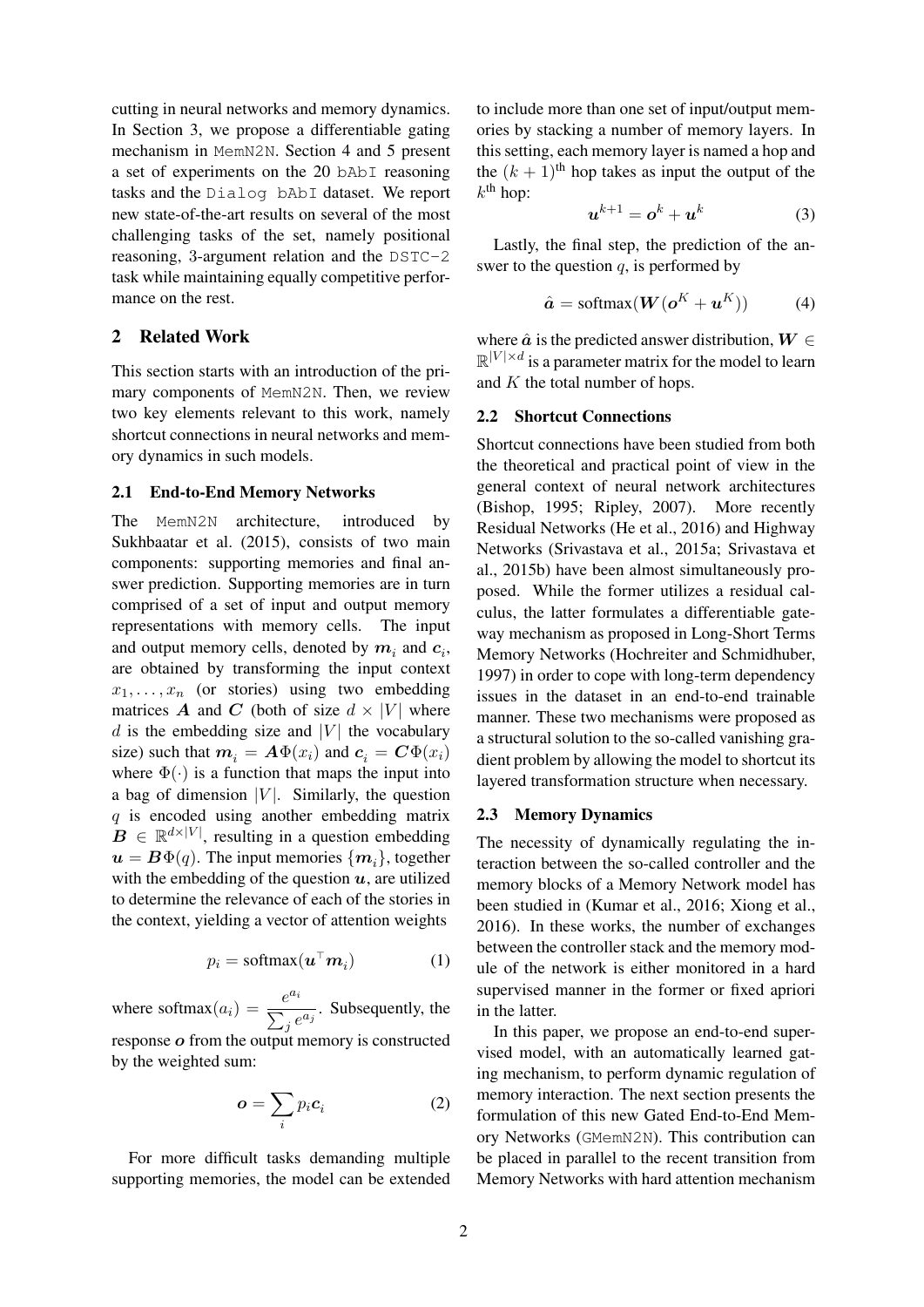(Weston et al., 2015) to MemN2N with attention values obtained by a softmax function and end-toend supervised (Sukhbaatar et al., 2015).

### 3 Gated End-to-End Memory Network

In this section, the elements behind residual learning and highway neural models are given. Then, we introduce the proposed model of memory access gating in a MemN2N.

#### 3.1 Highway and Residual Networks

Highway Networks, first introduced by Srivastava et al. (2015a), include a transform gate T and a carry gate C, allowing the network to learn how much information it should transform or carry to form the input to the next layer. Suppose the original network is a plain feed-forward neural network:

$$
y = H(x) \tag{5}
$$

where  $H(x)$  is a non-linear transformation of its input  $x$ . The generic form of Highway Networks is formulated as:

$$
y = H(x) \odot T(x) + x \odot C(x) \qquad (6)
$$

where the transform and carry gates,  $T(x)$  and  $C(x)$ , are defined as non-linear transformation functions of the input  $x$  and  $\odot$  the Hadamard product. As suggested in (Srivastava et al., 2015a; Srivastava et al., 2015b), we choose to focus, in the following of this paper, on a simplified version of Highway Networks where the carry gate is replaced by  $1 - T(x)$ :

$$
y = H(x) \odot T(x) + x \odot (1 - T(x)) \qquad (7)
$$

where  $T(x) = \sigma(W_T x + b_T)$  and  $\sigma$  is the sigmoid function. In fact, Residual Networks can be viewed as a special case of Highway Networks where both the transform and carry gates are substituted by the identity mapping function:

$$
y = H(x) + x \tag{8}
$$

thereby forming a hard-wired shortcut connection x.

#### 3.2 Gated End-to-End Memory Networks

Arguably, Equation (3) can be considered as a form of residuality with  $o^k$  working as the residual function and  $u^k$  the shortcut connection. However, as discussed in (Srivastava et al., 2015b),

in contrast to the hard-wired skip connection in Residual Networks, one of the advantages of Highway Networks is the adaptive gating mechanism, capable of learning to dynamically control the information flow based on the current input. Therefore, we adopt the idea of the adaptive gating mechanism of Highway Networks and integrate it into MemN2N. The resulting model, named *Gated End-to-End Memory Networks* (GMemN2N) and illustrated in Figure 1, is capable of dynamically conditioning the memory reading operation on the controller state  $u^k$  at each hop. Concretely, we reformulate Equation (3) into:

$$
\mathbf{T}^k(\boldsymbol{u}^k) = \sigma(\boldsymbol{W}_T^k \boldsymbol{u}^k + \boldsymbol{b}_T^k) \tag{9}
$$
  

$$
\boldsymbol{u}^{k+1} = \boldsymbol{o}^k \odot \mathbf{T}^k(\boldsymbol{u}^k) + \boldsymbol{u}^k \odot (\mathbf{1} - \mathbf{T}^k(\boldsymbol{u}^k)) \tag{10}
$$

where  $W_T^k$  and  $b^k$  are the hop-specific parameter matrix and bias term for the  $k^{\text{th}}$  hop and  $T^k(x)$  the transform gate for the  $k<sup>th</sup>$  hop. Similar to the two weight tying schemes of the embedding matrices introduced in (Sukhbaatar et al., 2015), we also explore two types of constraints on  $W^k_T$  and  $b^k_T$ :

- 1. **Global:** all the weight matrices  $W_T^k$  and bias terms  $b_T^k$  are shared across different hops, i.e.,  $W_T^1 = W_T^2 = \ldots = W_T^K$  and  $b_T^1 =$  $\boldsymbol{b}_T^2 = \ldots = \boldsymbol{b}_T^K.$
- 2. Hop-specific: each hop has its specific weight matrix  $\boldsymbol{W}_T^k$  and bias term  $\boldsymbol{b}_T^k$  for  $k \in$  $[1, K]$  and they are optimized independently.

### 4 QA bAbI Experiments

In this section, we first describe the natural language reasoning dataset we use in our experiments. Then, the experimental setup is detailed. Lastly, we present the results and analyses.

#### 4.1 Dataset and Data Preprocessing

The 20 bAb<sub>I</sub> tasks (Weston et al., 2016) have been employed for the experiments (using v1.2 of the dataset). In this synthetically generated dataset, a given QA task consists of a set of statements, followed by a question whose answer is typically a single word (in a few tasks, answers are a set of words). The answer is available to the model at training time but must be predicted at test time. The dataset consists of 20 different tasks with various emphases on different forms of reasoning. For each question, only a certain subset of the statements contains information needed for the answer, and the rest are essentially irrelevant distractors.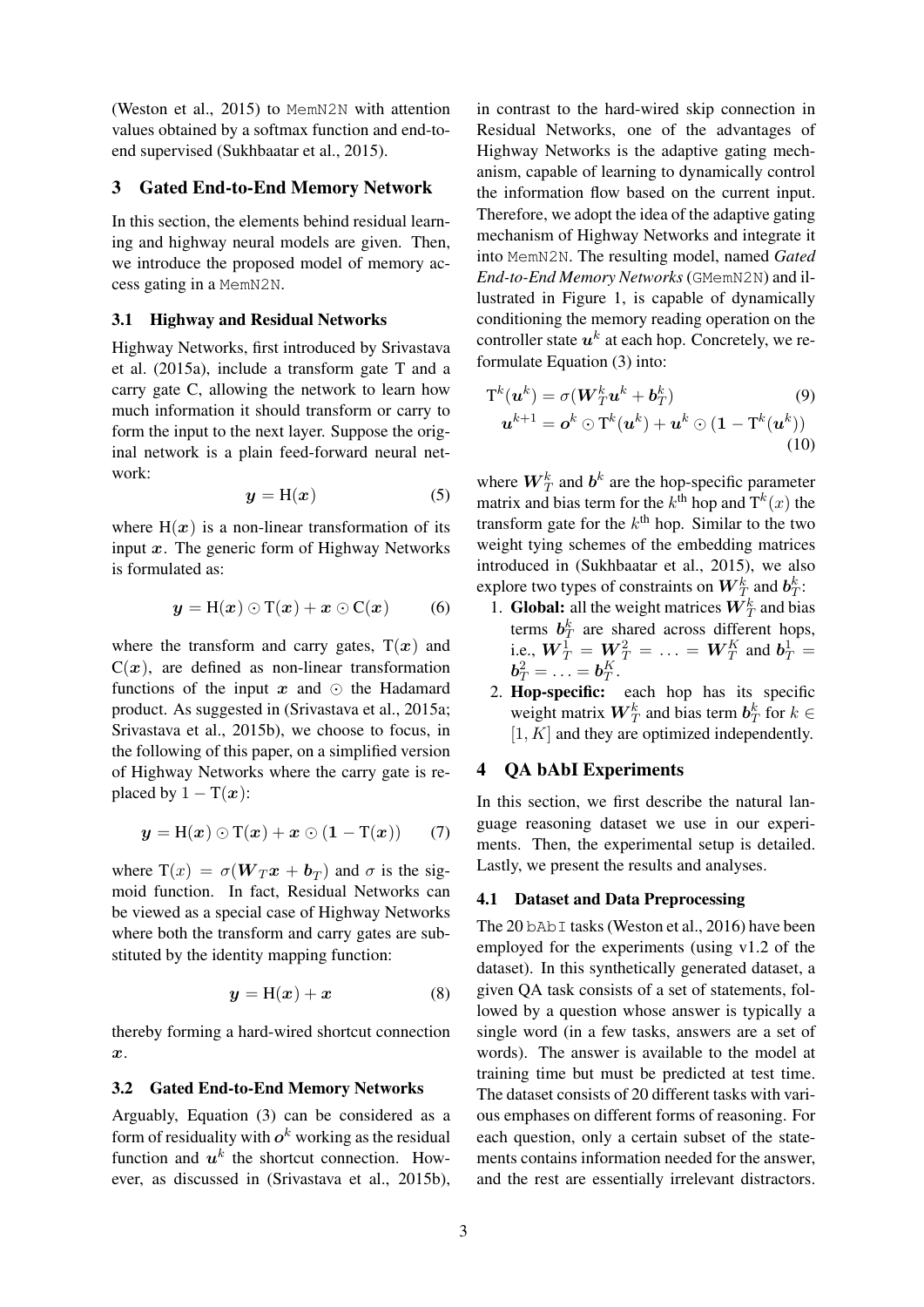

Figure 1: Illustration of the proposed GMemN2N model with 3 hops. Dashed lines indicate elements different from MemN2N (Sukhbaatar et al., 2015).

As in (Sukhbaatar et al., 2015), our model is fully end-to-end trained without any additional supervision other than the answers themselves. Formally, for one of the 20 QA tasks, we are given example problems, each having a set of I sentences  $\{x_i\}$ (where  $I \leq 320$ ), a question sentence q and answer *a*. Let the  $j^{\text{th}}$  word of sentence *i* be  $x_{ij}$ , represented by a one-hot vector of length  $|V|$ . The same representation is used for the question  $q$  and answer a. Two versions of the data are used, one that has 1,000 training problems per task and the other with 10,000 per task.

#### 4.2 Training Details

As suggested in (Sukhbaatar et al., 2015), 10% of the bAbI training set was held-out to form a validation set for hyperparameter tuning. Moreover, we use the so-called position encoding, adjacent weight tying, and temporal encoding with 10% random noise. Stochastic gradient descent is used for training and the learning rate  $\eta$  is initially assigned a value of 0.005 with exponential decay applied every 25 epochs by  $\eta/2$  until 100 epochs are reached. Linear start is used in all our experiments as proposed by Sukhbaatar et al. (2015). With linear start, the softmax in each memory layer is removed and re-inserted after 20 epochs. Batch size is set to 32 and gradients with an  $\ell_2$  norm larger than 40 are divided by a scalar to have norm 40. All weights are initialized randomly from a Gaus-

sian distribution with zero mean and  $\sigma = 0.1$  except for the transform gate bias  $b_T^k$  which we empirically set the mean to 0.5. Only the most recent 50 sentences are fed into the model as the memory and the number of memory hops is 3. In all our experiments, we use the embedding size  $d = 20$ . Note that we re-use the same hyperparameter configuration as in (Sukhbaatar et al., 2015) and no grid search is performed.

As a large variance in the performance of the model can be observed on some tasks, we follow (Sukhbaatar et al., 2015) and repeat each training 100 times with different random initializations and select the best system based on the validation performance. On the 10k dataset, we repeat each training 30 times due to time constraints. Concerning the model implementation, while there are minor differences between the results of our implementation of MemN2N and those reported in (Sukhbaatar et al., 2015), the overall performance is equally competitive and, in some cases, better. It should be noted that v1.1 of the dataset was used whereas in this work, we employ the latest v1.2. It is therefore deemed necessary that we present the performance results of our implementation of MemN2N on the v1.2 dataset. To facilitate fair comparison, we select our implementation of MemN2N as the baseline as we believe that it is indicative of the true performance of MemN2N on v1.2 of the dataset.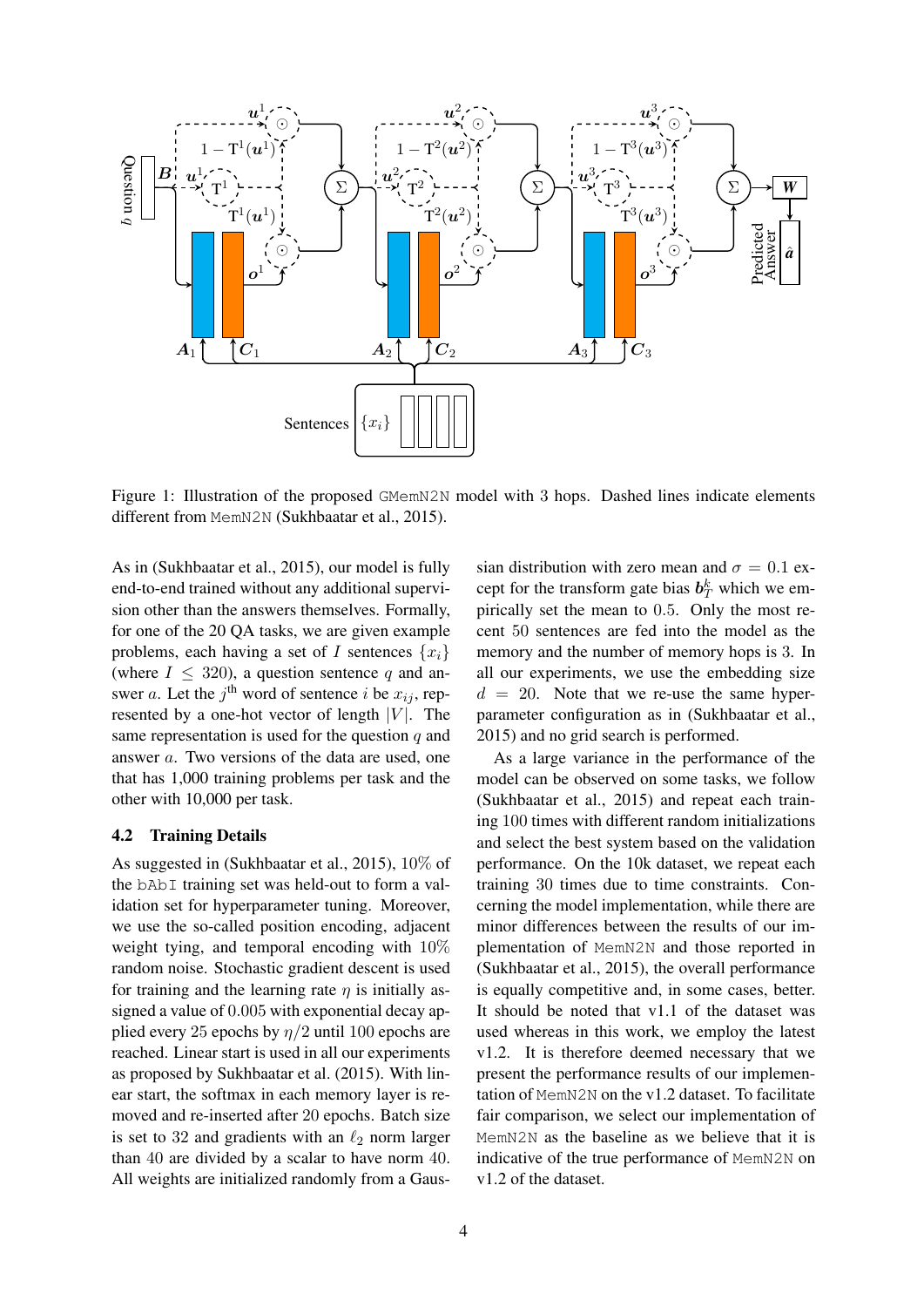| Task                     | 1k     |                |         |       | 10k    |         |         |        |
|--------------------------|--------|----------------|---------|-------|--------|---------|---------|--------|
|                          | MemN2N | Our<br>GMemN2N |         |       | Our    | GMemN2N |         |        |
|                          |        | MemN2N         | +global | +hop  | MemN2N | MemN2N  | +global | $+hop$ |
| 1: 1 supporting fact     | 100.0  | 100.0          | 100.0   | 100.0 | 100.0  | 100.0   | 100.0   | 100.0  |
| 2: 2 supporting facts    | 91.7   | 89.9           | 88.7    | 91.9  | 99.7   | 99.7    | 100.0   | 100.0  |
| 3: 3 supporting facts    | 59.7   | 58.5           | 53.2    | 61.2  | 90.7   | 89.1    | 94.7    | 95.5   |
| 4: 2 argument relations  | 97.2   | 99.0           | 99.3    | 99.6  | 100.0  | 100.0   | 100.0   | 100.0  |
| 5: 3 argument relations  | 86.9   | 86.6           | 98.1    | 99.0  | 99.4   | 99.4    | 99.9    | 99.8   |
| 6: yes/no questions      | 92.4   | 92.1           | 92.0    | 91.6  | 100.0  | 100.0   | 96.7    | 100.0  |
| 7: counting              | 82.7   | 83.3           | 83.8    | 82.2  | 96.3   | 96.8    | 96.7    | 98.2   |
| 8: lists/sets            | 90.0   | 89.0           | 87.8    | 87.5  | 99.2   | 98.1    | 99.9    | 99.7   |
| 9: simple negation       | 86.8   | 90.3           | 88.2    | 89.3  | 99.2   | 99.1    | 100.0   | 100.0  |
| 10: indefinite knowledge | 84.9   | 84.6           | 80.1    | 83.5  | 97.6   | 98.0    | 99.9    | 99.8   |
| 11: basic coreference    | 99.1   | 99.7           | 99.8    | 100.0 | 100.0  | 100.0   | 100.0   | 100.0  |
| 12: conjunction          | 99.8   | 100.0          | 100.0   | 100.0 | 100.0  | 100.0   | 100.0   | 100.0  |
| 13: compound coreference | 99.6   | 100.0          | 100.0   | 100.0 | 100.0  | 100.0   | 100.0   | 100.0  |
| 14: time reasoning       | 98.3   | 99.6           | 98.5    | 98.8  | 100.0  | 100.0   | 100.0   | 100.0  |
| 15: basic deduction      | 100.0  | 100.0          | 100.0   | 100.0 | 100.0  | 100.0   | 100.0   | 100.0  |
| 16: basic induction      | 98.7   | 99.9           | 99.8    | 99.9  | 99.6   | 100.0   | 100.0   | 100.0  |
| 17: positional reasoning | 49.0   | 48.1           | 60.2    | 58.3  | 59.3   | 62.1    | 68.8    | 72.2   |
| 18: size reasoning       | 88.9   | 89.7           | 91.8    | 90.8  | 93.3   | 93.4    | 92.0    | 91.5   |
| 19: path finding         | 17.2   | 11.3           | 10.3    | 11.5  | 33.5   | 47.2    | 54.8    | 69.0   |
| 20: agent's motivation   | 100.0  | 100.0          | 100.0   | 100.0 | 100.0  | 100.0   | 100.0   | 100.0  |
| Average                  | 86.1   | 86.1           | 86.6    | 87.3  | 93.4   | 94.1    | 95.2    | 96.3   |

Table 1: Accuracy (%) on the 20 QA tasks for models using 1k and 10k training examples. MemN2N:(Sukhbaatar et al., 2015). Our MemN2N: our implementation of MemN2N. GMemN2N +global: GMemN2N with global weight tying. GMemN2N +hop: GMemN2N with hop-specific weight tying. Bold highlights best performance. Note that in (Sukhbaatar et al., 2015), v1.1 of the dataset was used.

## 4.3 Results

Performance results on the 20 bAbI QA dataset are presented in Table 1. For comparison purposes, we still present MemN2N (Sukhbaatar et al., 2015) in Table 1 but accompany it with the accuracy obtained by our implementation of the same model with the same experimental setup on v1.2 of the dataset in the column "Our MemN2N" for both the 1k and 10k versions of the dataset. In contrast, we also list the results achieved by GMemN2N with global and hop-specific weight constraints in the GMemN2N columns.

**GMemN2N** achieves substantial improvements on task 5 and 17. The performance of GMemN2N is greatly improved, a substantial gain of more than 10 in absolute accuracy.

Global vs. hop-specific weight tying. Compared with the global weight tying scheme on the weight matrices of the gating mechanism, applying weight constraints in a hop-specific fashion generates a further boost in performance consistently on both the 1k and 10k datasets.

State-of-the-art performance on both the 1k and 10k dataset. The best performing GMemN2N model achieves state-of-the-art performance, an average accuracy of 87.3 on the 1k dataset and 96.3 on the 10k variant. This is a solid improvement compared to MemN2N and a step closer to the strongly supervised models described in (Weston et al., 2015). Notice that the highest average accuracy of the original MemN2N model on the 10k dataset is 95.8. However, it was attained by a model with layer-wise weight tying, not adjacent weight tying as adopted in this work, and, more importantly, a much larger embedding size  $d = 100$  (therefore not shown in Table 1). In comparison, it is worth noting that the proposed GMemN2N model, a much smaller model with embeddings of size 20, is capable of achieving better accuracy.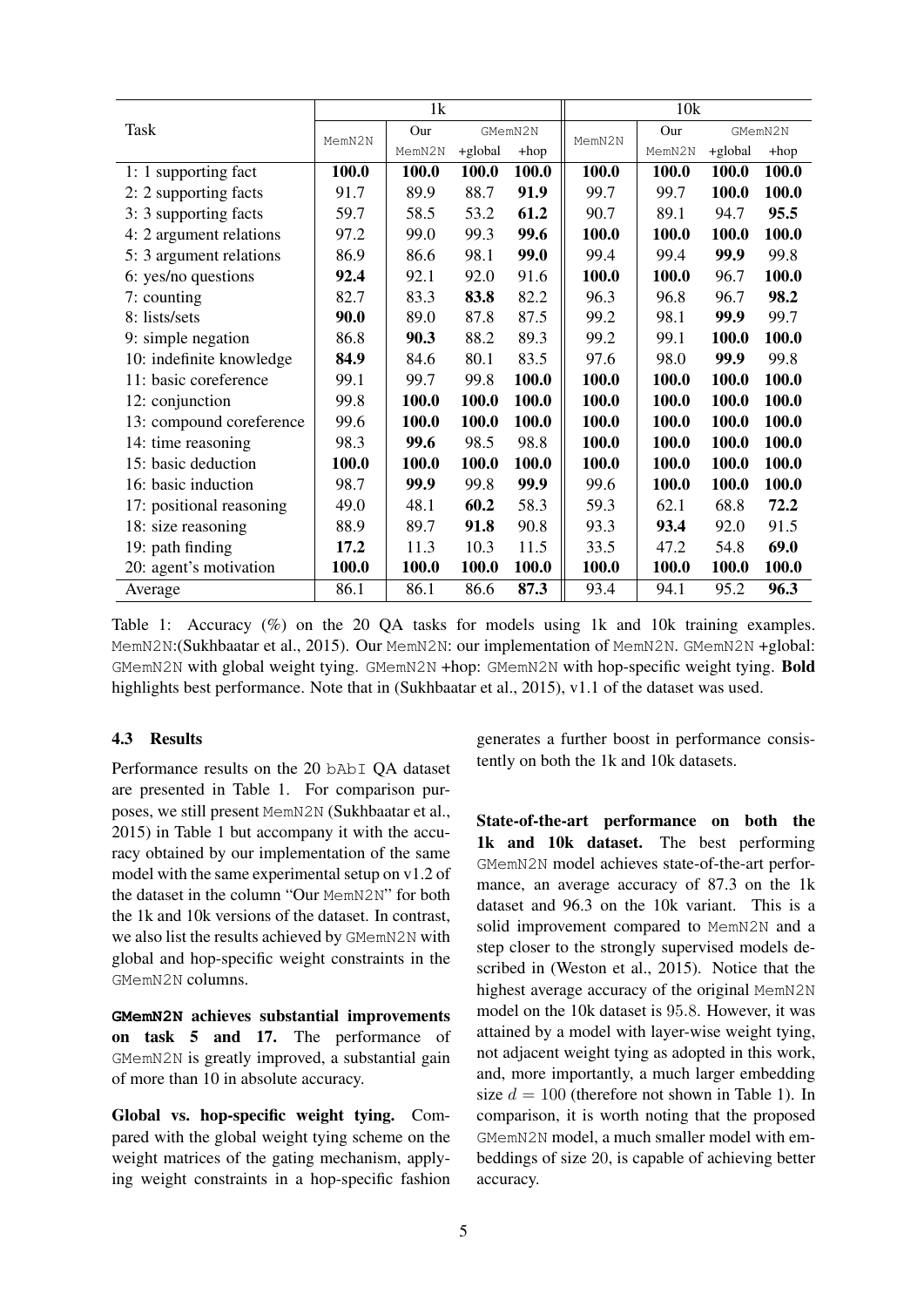#### 5 Dialog bAbI Experiments

In addition to the text understanding and reasoning tasks presented in Section 4, we further examine the effectiveness of the proposed GMemN2N model on a collection of goal-oriented dialog tasks (Bordes and Weston, 2016). First, we briefly describe the dataset. Next, we outline the training details. Finally, experimental results are presented with analyses.

## 5.1 Dataset and Data Preprocessing

In this work, we adopt the goal-oriented dialog dataset developed by Bordes and Weston (2016) organized as a set of tasks. The tasks in this dataset can be divided into 6 categories with each group focusing on a specific objective: 1. issuing API calls, 2. updating API calls, 3. displaying options, 4. providing extra-information, 5. conducting full dialogs (the aggregation of the first 4 tasks), 6. Dialog State Tracking Challenge 2 corpus (DSTC-2). The first 5 tasks are synthetically generated based on a knowledge base consisting of facts which define all the restaurants and their associated properties (7 types, such as location and price range). The generated texts are in the form of conversation between a user and a bot, each of which is designed with a clear yet different objective (all involved in a restaurant reservation scenario). This dataset essentially tests the capacity of end-to-end dialog systems to conduct dialog with various goals. Each dialog starts with a user request with subsequent alternating user-bot utterances and it is the duty of a model to understand the intention of the user and respond accordingly. In order to test the capability of a system to cope with entities not appearing in the training set, a different set of test sets, named out-of-vocabulary (OOV) test sets, are constructed separately. In addition, a supplementary dataset, task 6, is provided with real human-bot conversations, also in the restaurant domain, which is derived from the second Dialog State Tracking Challenge (Henderson et al., 2014). It is important to notice that the answers in this dataset may no longer be a single word but can be comprised of multiple ones.

#### 5.2 Training Details

At a certain given time  $t$ , a memory-based model takes the sequence of utterances  $c_1^u, c_1^r, c_2^u, c_2^r, \ldots, c_{t-1}^u, c_{t-1}^r$ (alternating between the user  $c_i^u$  and the system response  $c_i^r$ ) as

the stories and  $c_t^u$  as the question. The goal of the model is to predict the response  $c_t^r$ .

As answers may be composed of multiple words, following (Bordes and Weston, 2016), we replace the final prediction step in Equation (4) with:

$$
\hat{\boldsymbol{a}} = \text{softmax}(\boldsymbol{u}^\top \boldsymbol{W}' \boldsymbol{\Phi}(\boldsymbol{y}_1), \ldots, \boldsymbol{u}^\top \boldsymbol{W}' \boldsymbol{\Phi}(\boldsymbol{y}_{|C|}))
$$

where  $W' \in \mathbb{R}^{d \times |V|}$  is the weight parameter matrix for the model to learn,  $\boldsymbol{u} = \boldsymbol{o}^K \!+\! \boldsymbol{u}^K$  (K is the total number of hops),  $y_i$  is the i<sup>th</sup> response in the candidate set C such that  $y_i \in C$ , |C| the size of the candidate set, and  $\Phi(\cdot)$  a function which maps the input text into a bag of dimension  $|V|$ .

As in (Bordes and Weston, 2016), we extend Φ by several key additional features. First, two features marking the identity of the speaker of a particular utterance (user or model) are added to each of the memory slots. Second, we expand the feature representation function  $\Phi$  of candidate responses with 7 additional features, each, focusing on one of the 7 properties associated with any restaurants, indicating whether there are any exact matches between words occurring in the candidate and those in the question or memory. These 7 features are referred to as the *match* features.

Apart from the modifications described above, we carry out the experiments using the same experimental setup described in Section 4.2. We also constrain ourselves to the hop-specific weight tying scheme in all our experiments since GMemN2N benefits more from it than global weight tying as shown in Section 4.3. As in (Sukhbaatar et al., 2015), since the memory-based models are sensitive to parameter initialization, we repeat each training 10 times and choose the best system based on the performance on the validation set.

## 5.3 Results

Performance results on the Dialog bAbI dataset are shown in Table 2, measured using both per-response accuracy and per-dialog accuracy (given in parentheses). While per-response accuracy calculates the percentage of correct responses, per-dialog accuracy, where a dialog is considered to be correct if and only if every response within it is correct, counts the percentage of correct dialogs. Task 1-5 are presented in the upper half of the table while the same tasks in the OOV setting are in the lower half with the dialog state tracking task as task 6 at the bottom. We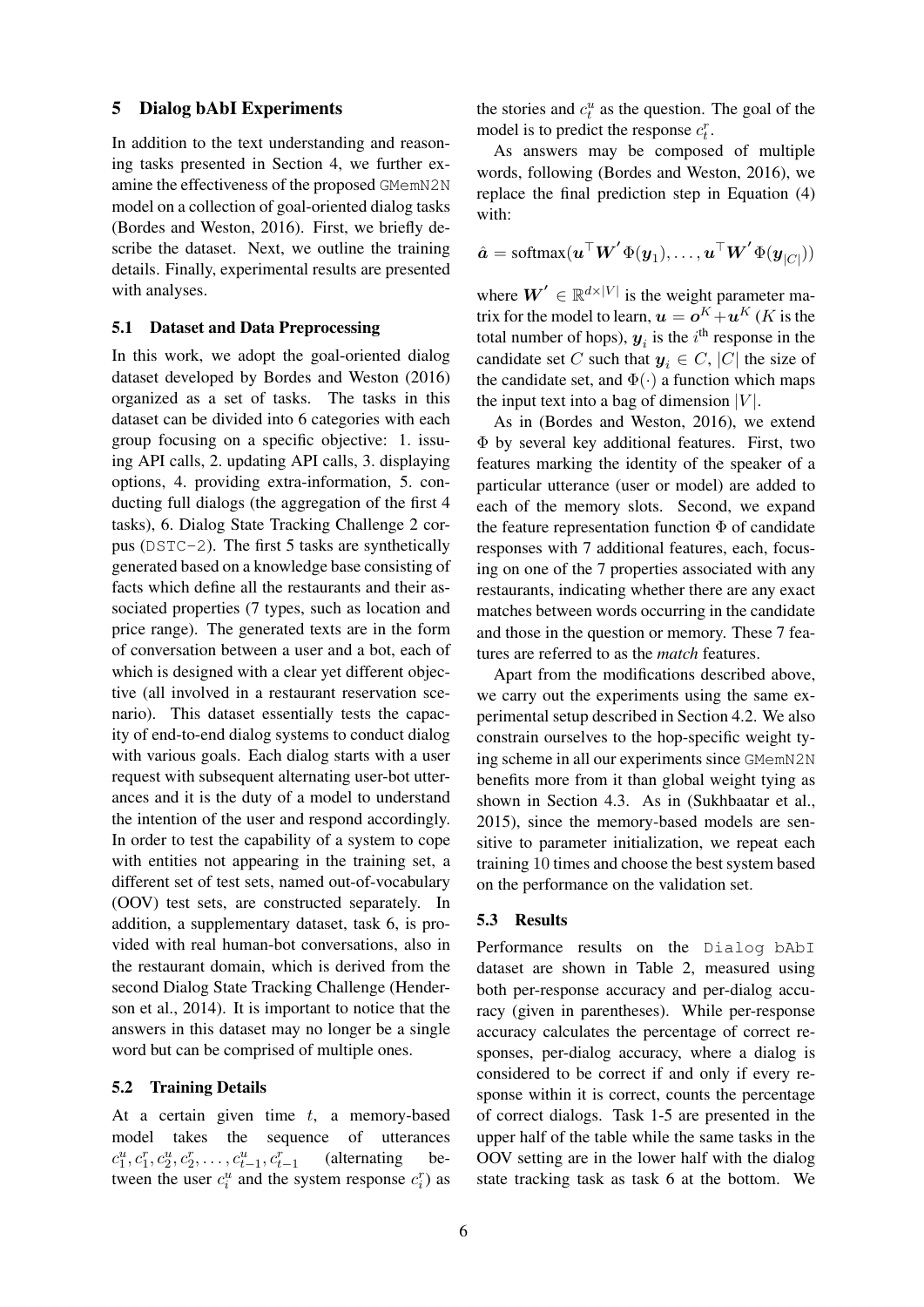| Task                                     | MemN2N         | GMemN2N        | MemN2N               | GMemN2N              |  |
|------------------------------------------|----------------|----------------|----------------------|----------------------|--|
|                                          |                |                | +match               | +match               |  |
| T1: Issuing API calls                    | 99.9 (99.6)    | 100.0(100.0)   | 100.0(100.0)         | 100.0(100.0)         |  |
| T2: Updating API calls                   | 100.0(100.0)   | 100.0(100.0)   | 98.3 (83.9)          | 100.0(100.0)         |  |
| T3: Displaying options                   | (2.0)<br>74.9  | (0.0)<br>74.9  | 74.9<br>(0.0)        | 74.9 $(0.0)$         |  |
| T4: Providing information                | (3.0)<br>59.5  | 57.2<br>(0.0)  | 100.0(100.0)         | 100.0(100.0)         |  |
| T5: Full dialogs                         | 96.1 (49.4)    | 96.3 (52.5)    | 93.4 (19.7)          | <b>98.0</b> $(72.5)$ |  |
| Average                                  | (50.8)<br>86.1 | (50.5)<br>85.7 | (60.7)<br>93.3       | <b>94.6</b> $(74.5)$ |  |
| T1 (OOV): Issuing API calls              | 72.3<br>(0.0)  | 82.4<br>(0.0)  | 96.5 (82.7)          | 100.0(100.0)         |  |
| T <sub>2</sub> (OOV): Updating API calls | 78.9<br>(0.0)  | 78.9<br>(0.0)  | <b>94.5</b> $(48.4)$ | 94.2 (47.1)          |  |
| T3 (OOV): Displaying options             | 74.4<br>(0.0)  | 75.3<br>(0.0)  | 75.2<br>(0.0)        | 75.1 (0.0)           |  |
| T4 (OOV): Providing information          | 57.6<br>(0.0)  | 57.0<br>(0.0)  | 100.0(100.0)         | 100.0(100.0)         |  |
| T5 (OOV): Full dialogs                   | 65.5<br>(0.0)  | (0.0)<br>66.7  | (0.0)<br>77.7        | (0.0)<br>79.4        |  |
| Average                                  | 69.7<br>(0.0)  | 72.1<br>(0.0)  | 88.8<br>(46.2)       | (49.4)<br>89.7       |  |
| T6: Dialog state tracking 2              | (0.0)<br>41.1  | 47.4<br>(1.4)  | (0.0)<br>41.0        | 48.7<br>(1.4)        |  |

Table 2: Per-response accuracy and per-dialog accuracy (in parentheses) on the Dialog bAbI tasks. MemN2N: (Bordes and Weston, 2016). +match indicates the use of the match features in Section 5.2.

choose (Bordes and Weston, 2016) as the baseline which achieves the current state of the art on these tasks.

**GMemN2N** with the match features sets a new state of the art on most of the tasks. Other than on task T2 (OOV) and T3 (OOV), GMemN2N with the match features scores the best per-response and per-dialog accuracy. Even on T2 (OOV) and T3 (OOV), the model generates rather competitive results and remains within 0.3% of the best performance. Overall, the best average per-response accuracy in both the OOV and non-OOV categories is attained by GMemN2N.

**GMemN2N** with the match features significantly improves per-dialog accuracy on T5. A breakthrough in per-dialog accuracy on T5 from less than 20% to over 70%.

**GMemN2N** succeeds in improving the performance on the more practical task T6. With or without the match features, GMemN2N achieves a substantial boost in per-response accuracy on T6. Given that T6 is derived from a dataset based on real human-bot conversations, not synthetically generated, the performance gain, although far from perfect, highlights the effectiveness of GMemN2N in practical scenarios and constitutes an encouraging starting point towards end-to-end dialog system learning.

The effectiveness of **GMemN2N** is more pronounced on the more challenging tasks. The performance gains on T5, T5 (OOV) and T6, compared with the rest of the tasks, are more pronounced. Regarding the performance of MemN2N, these tasks are relatively more challenging than the rest, suggesting that the adaptive gating mechanism in GMemN2N is capable of managing complex information flow while doing little damage on easier tasks.

## 6 Visualization and Analysis

In addition to the quantitative results, we further look into the memory regulation mechanism learned by the GMemN2N model. Figure 2 presents the three most frequently observed patterns of the  $T^k(u^k)$  vectors for each of the 3 hops in a model trained on T6 of the Dialog bAbI dataset with an embedding dimension of 20. Each row corresponds to the gate values at a specific hop whereas each column represents a given embedding dimension. The pattern on the top indicates that the model tends to only access memory in the first and third hop. In contrast, the middle and bottom patterns only focus on the memory in either the first or last hop respectively. Figure 3 is a t-SNE projection (Maaten and Hinton, 2008) of the flattened  $[T^1(\boldsymbol{u}^1); T^2(\boldsymbol{u}^2); T^3(\boldsymbol{u}^3)]$  vectors obtained on the test set of the same dialog task with points corresponding to the correct and incorrect responses in red and blue respectively. Despite the relative uniform distribution of the wrong answer points, the correct ones tend to form clusters that suggest the frequently observed behavior of a successful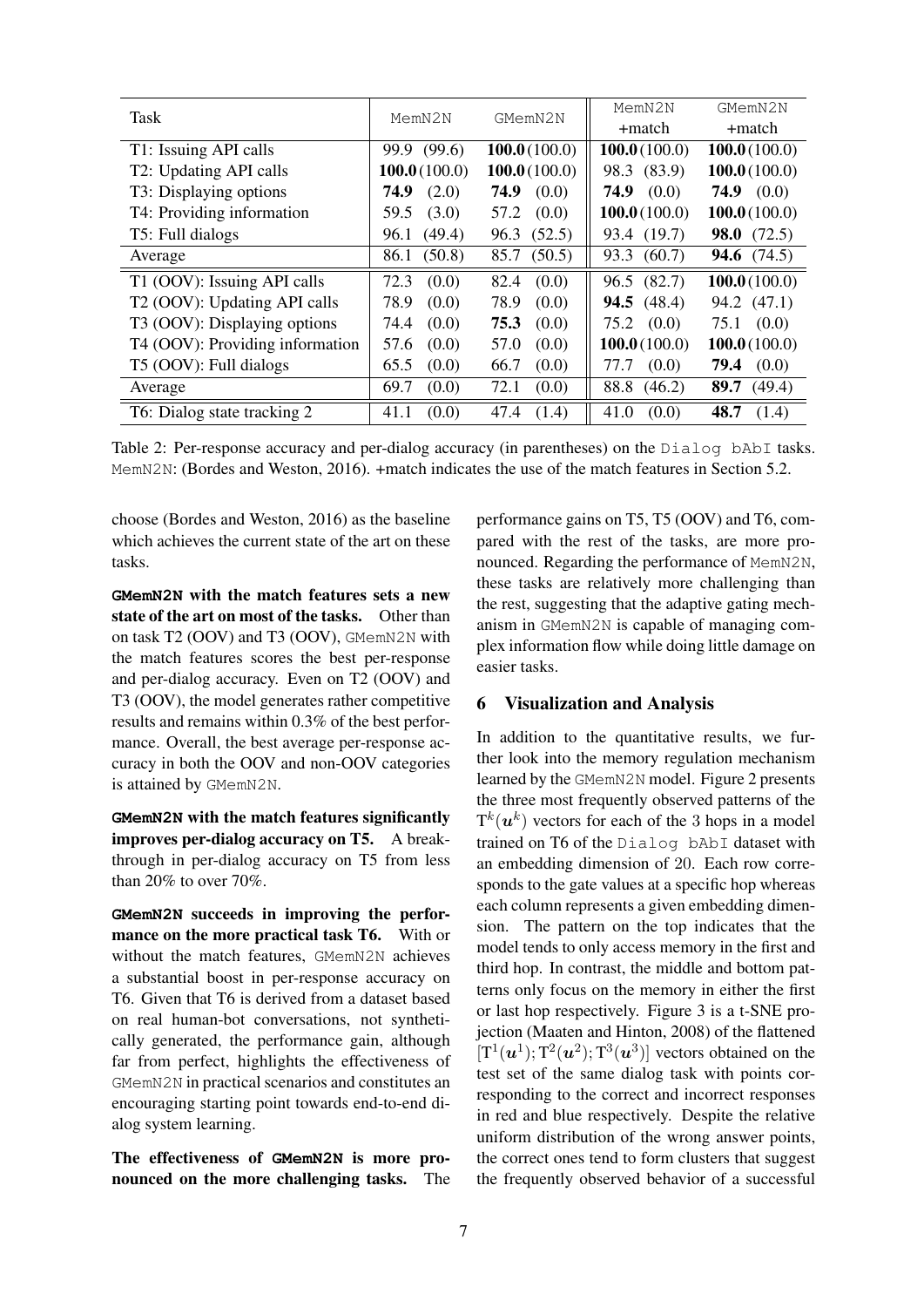|                                                                            | Support | MemN2N           |       |       | GMemN2N          |       |       |
|----------------------------------------------------------------------------|---------|------------------|-------|-------|------------------|-------|-------|
| <b>Story</b>                                                               |         | Hop <sub>1</sub> | Hop 2 | Hop 3 | Hop <sub>1</sub> | Hop 2 | Hop 3 |
| Fred took the football there.                                              |         | 0.05             | 0.10  | 0.07  | 0.06             | 0.00  | 0.00  |
| Fred journeyed to the hallway.                                             |         | 0.45             | 0.09  | 0.01  | 0.00             | 0.00  | 0.00  |
| Fred passed the football to Mary.                                          | yes     | 0.10             | 0.64  | 0.93  | 0.29             | 1.00  | 1.00  |
| Mary dropped the football.                                                 |         | 0.40             | 0.17  | 0.00  | 0.64             | 0.00  | 0.00  |
| Avg. transform gate cell values, $\sum_i \text{T}^k(u^k)_i \overline{d}$   |         | N/A              | N/A   | N/A   | 0.22             | 0.23  | 0.45  |
| Question: Who gave the football? Answer: Fred, MemN2N: Mary, GMemN2N: Fred |         |                  |       |       |                  |       |       |

Table 3: MemN2N vs. GMemN2N- bAbI dataset - Task 5 - 3 argument relations



Figure 2: 3 most frequently observed gate value  $\mathrm{T}^k(\boldsymbol{u}^k)$  patterns on  $\mathrm{T6}$  of the <code>Dialog</code> bAbI dataset

inference. Lastly, Table 3 shows the comparison of the attention shifting process between MemN2N and GMemN2N on a story on bAbI task 5 (3 argument relations). Not only does GMemN2N manage to focus more accurately on the supporting fact than MemN2N, it has also learned to rely less in this case on hop 1 and 2 by assigning smaller transform gate values. In contrast, MemN2N carries false and misguiding information (caused by the distracting attention mechanism) accumulated from the previous hops, which eventually led to the wrong prediction of the answer.

## 7 Related Reading Tasks

Apart from the datasets adopted in our experiments, the CNN/Daily Mail (Hermann et al., 2015) has been used for the task of machine reading formalized as a problem of text extraction from a source conditioned on a given question. However, as pointed out in (Chen et al., 2016), this dataset not only is noisy but also requires little reasoning and inference, which is evidenced by a manual analysis of a randomly selected subset of the questions, showing that only 2% of the examples call for multi-sentence inference. Richard-



Figure 3: t-SNE scatter plot of the flattened gate values

son et al. (2013) constructed an open-domain reading comprehension task, named MCTest. Although this corpus demands various degrees of reasoning capabilities from multiple sentences, its rather limited size (660 paragraphs, each associated with 4 questions) renders training statistical models infeasible (Chen et al., 2016). Children's Book Test (CBT) (Hill et al., 2015) was designed to measure the ability of models to exploit a wide range of linguistic context. Despite the claim in (Sukhbaatar et al., 2015) that increasing the number of hops is crucial for the performance improvements on some tasks, which can be seen as enabling MemN2N to accommodate more supporting facts, making such performance boost particularly more pronounced on those tasks requiring complex reasoning, Hill et al. (2015) admittedly reported little improvement in performance by stacking more hops and chose a singlehop MemN2N. This suggests that the necessity of multi-sentence based reasoning in this dataset is not mandatory. In the future, we plan to investigate into larger dialog datasets such as (Lowe et al., 2015).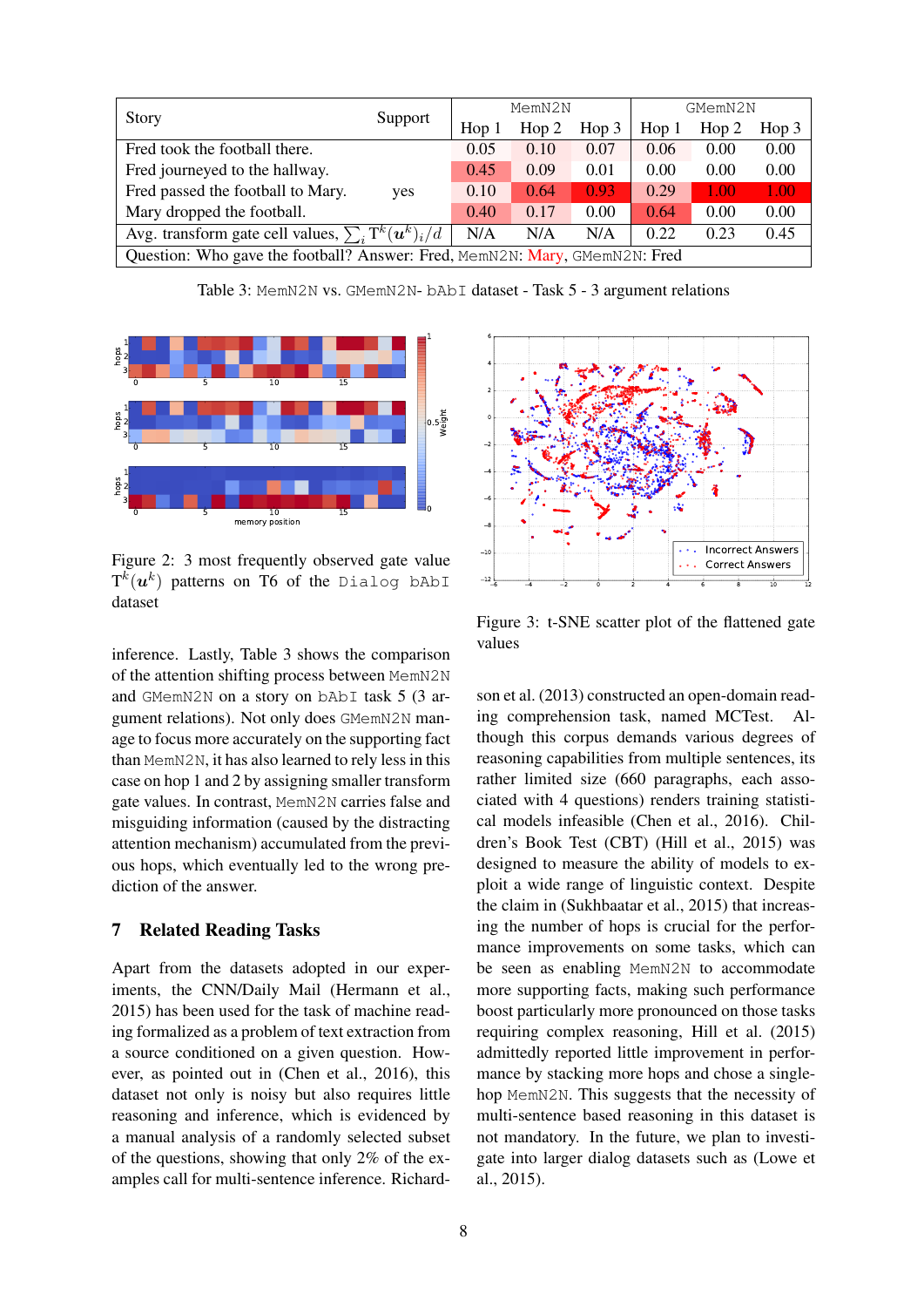#### 8 Conclusion and Future Work

In this paper, we have proposed and developed what is, as far as our knowledge goes, the first attempt at incorporating an iterative memory access control to an end-to-end trainable memoryenhanced neural network architecture. We showed the added value of our proposition on a set of, natural language based, state-of-the-art reasoning tasks. Then, we offered a first interpretation of the resulting capability by analyzing the attention shifting mechanism and connection short-cutting behavior of the proposed model. In future work, we will investigate the use of such mechanism in the field of language modeling and more generally on the paradigm of sequential prediction and predictive learning. Furthermore, we plan to look into the impact of this method on the recently introduced Key-Value Memory Networks (Miller et al., 2016) on larger and semi-structured corpus.

## References

- Christopher M. Bishop. 1995. *Neural Networks for Pattern Recognition*. Oxford University Press.
- Antoine Bordes and Jason Weston. 2016. Learning end-to-end goal-oriented dialog. *arXiv preprint arXiv:1605.07683*.
- Danqi Chen, Jason Bolton, and Christopher D Manning. 2016. A thorough examination of the cnn/daily mail reading comprehension task. In *Proceedings of the 54th Annual Meeting of the Association for Computational Linguistics (ACL 2016)*, pages 2358–2367, Berlin, Germany.
- Xavier Glorot and Yoshua Bengio. 2010. Understanding the difficulty of training deep feedforward neural networks. In *Proceedings of the 13th International Conference on Artificial Intelligence and Statistics (AISTATS 2010)*, pages 249–256, Sardinia, Italy.
- Kaiming He, Xiangyu Zhang, Shaoqing Ren, and Jian Sun. 2015. Delving deep into rectifiers: Surpassing human-level performance on imagenet classification. In *Proceedings of the IEEE International Conference on Computer Vision (ICCV 2015)*, pages 1026–1034, Santiago, Chile.
- Kaiming He, Xiangyu Zhang, Shaoqing Ren, and Jian Sun. 2016. Deep residual learning for image recognition. In *the 29th IEEE Conference on Computer Vision and Pattern Recognition (CVPR 2016)*, Las Vegas, USA.
- Matthew Henderson, Blaise Thomson, and Jason D. Williams. 2014. The second dialog state tracking challenge. In *Proceedings of the 15th Annual Meeting of the Special Interest Group on Dis-*

*course and Dialogue (SIGDIAL 2014)*, pages 263– 272, Philadelphia, USA.

- Karl Moritz Hermann, Tomas Kocisky, Edward Grefenstette, Lasse Espeholt, Will Kay, Mustafa Suleyman, and Phil Blunsom. 2015. Teaching machines to read and comprehend. In *Proceedings of Advances in Neural Information Processing Systems (NIPS 2015)*, pages 1684–1692, Barcelona, Spain.
- Felix Hill, Antoine Bordes, Sumit Chopra, and Jason Weston. 2015. The goldilocks principle: Reading children's books with explicit memory representations. In *Proceedings of the 4th International Conference on Learning Representations (ICLR 2016)*, San Juan, Puerto Rico.
- Sepp Hochreiter and Jürgen Schmidhuber. 1997. Long short-term memory. *Neural computation*, 9(8):1735–1780.
- Ankit Kumar, Ozan Irsoy, Jonathan Su, James Bradbury, Robert English, Brian Pierce, Peter Ondruska, Ishaan Gulrajani, and Richard Socher. 2016. Ask me anything: Dynamic memory networks for natural language processing. In *Proceedings of the 33rd International Conference on Machine Learning (ICML 2016)*, New York, USA.
- Yann LeCun, Leon Bottou, Genevieve B. Orr, and Klaus Robert Müller. 1998. Efficient backprop. *Neural Networks: Tricks of the Trade*, pages 9–50.
- Ryan Lowe, Nissan Pow, Iulian Serban, and Joelle Pineau. 2015. The ubuntu dialogue corpus: A large dataset for research in unstructured multi-turn dialogue systems. In *Proceedings of the 16th Annual SIGdial Meeting on Discourse and Dialogue (SIG-DIAL 2015)*, Prague, Czech Republic.
- Laurens van der Maaten and Geoffrey Hinton. 2008. Visualizing data using t-SNE. *Journal of Machine Learning Research*, 9:2579–2605.
- Alexander Miller, Adam Fisch, Jesse Dodge, Amir-Hossein Karimi, Antoine Bordes, and Jason Weston. 2016. Key-value memory networks for directly reading documents. In *Proceedings of the 2016 Conference on Empirical Methods in Natural Language Processing (EMNLP 2016)*, Austin, USA.
- Matthew Richardson, Christopher J.C. Burges, and Erin Renshaw. 2013. MCTest: A challenge dataset for the open-domain machine comprehension of text. In *Proceedings of the 2013 Conference on Empirical Methods in Natural Language Processing (EMNLP 2013)*, pages 193–203, Seattle, USA.
- Brian D. Ripley. 2007. *Pattern recognition and neural networks*. Cambridge university press.
- Andrew M Saxe, James L McClelland, and Surya Ganguli. 2014. Exact solutions to the nonlinear dynamics of learning in deep linear neural networks. In *Proceedings of the 2nd International Conference on Learning Representations (ICLR 2014)*, Banff, Canada.